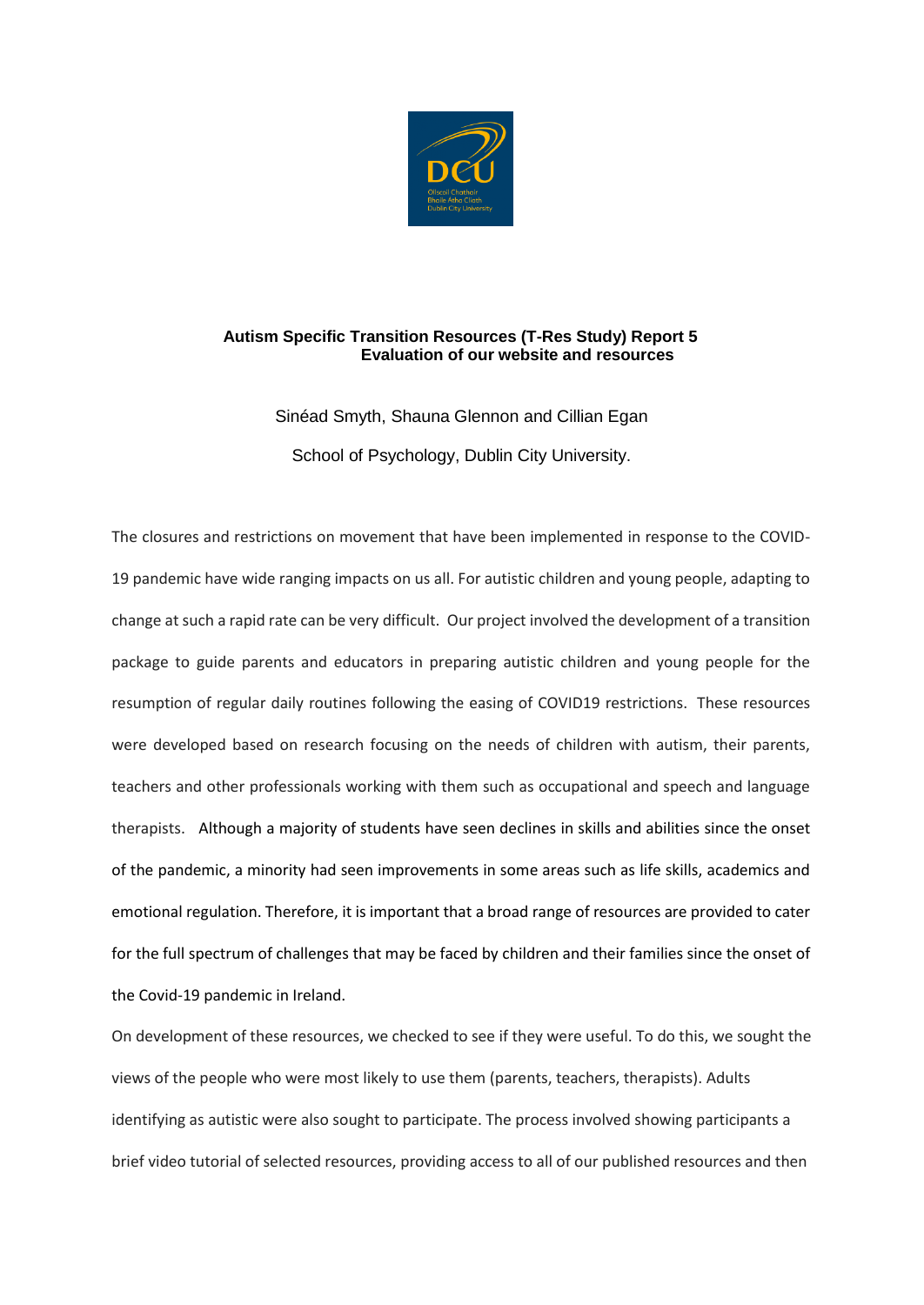interviewing them (via video call). A range of approaches have been employed across disciplines in order to evaluate the efficacy of resources as can be seen throughout the literature in the area. Studies have used quantitative (O'Neill et al., 2020; Owens et al., 2008), qualitative ( Taherian & Davies, 2018; Vesterinen et al., 2019) and mixed (Lei et al., 2020; Nicolaidis et al., 2016) methods. Critically however, previous research has highlighted the importance of the 'user voice' in developing learning technologies (Parsons et al., 2011). Furthermore, there is often a conflict between the expectations of an end user for a resource versus what is actually possible to implement. This can lead to rejection of the technology (Moran et al., 2011). Autistic populations in particular, are often excluded from assessment and design of technology that is actually created for them. Inadequate products can result from this lack of inclusion in the development and assessment process (Millen et al., 2010). Furthermore, resources developed for autistic children must be acceptable to parents, carers or professionals in order to ensure continued use. This is especially true in dependent populations. Researchers have incorporated parental involvement in the design (Rabba et al., 2020) and evaluation (Kokkoni and Gallowa, 2021; Rabba et al.) of resources for their children. Rabba et al., advised including stakeholders in each stage of resource assessment. They outlined a four stage approach, (1) cooperative researcher-stakeholder planning, (2) cooperative researcher-stakeholder–based action, (3) stakeholder observation, and (4) cooperative researcherstakeholder reflection. This detailed assessment meant that the researchers were able to develop prototypes of the online resource in conjunction with the participants. Six key topics arose during the study; understanding autism, accessing services, support, gaining funding, combining it all, and future progress.

In keeping with best practice, T-Res has involved stakeholders from parents to teachers, therapists and autistic adults in the identification of areas of need as well as the assessment of resources. The current report outlines the assessment only. Information on other stages of the T-Res project can be seen in previous reports.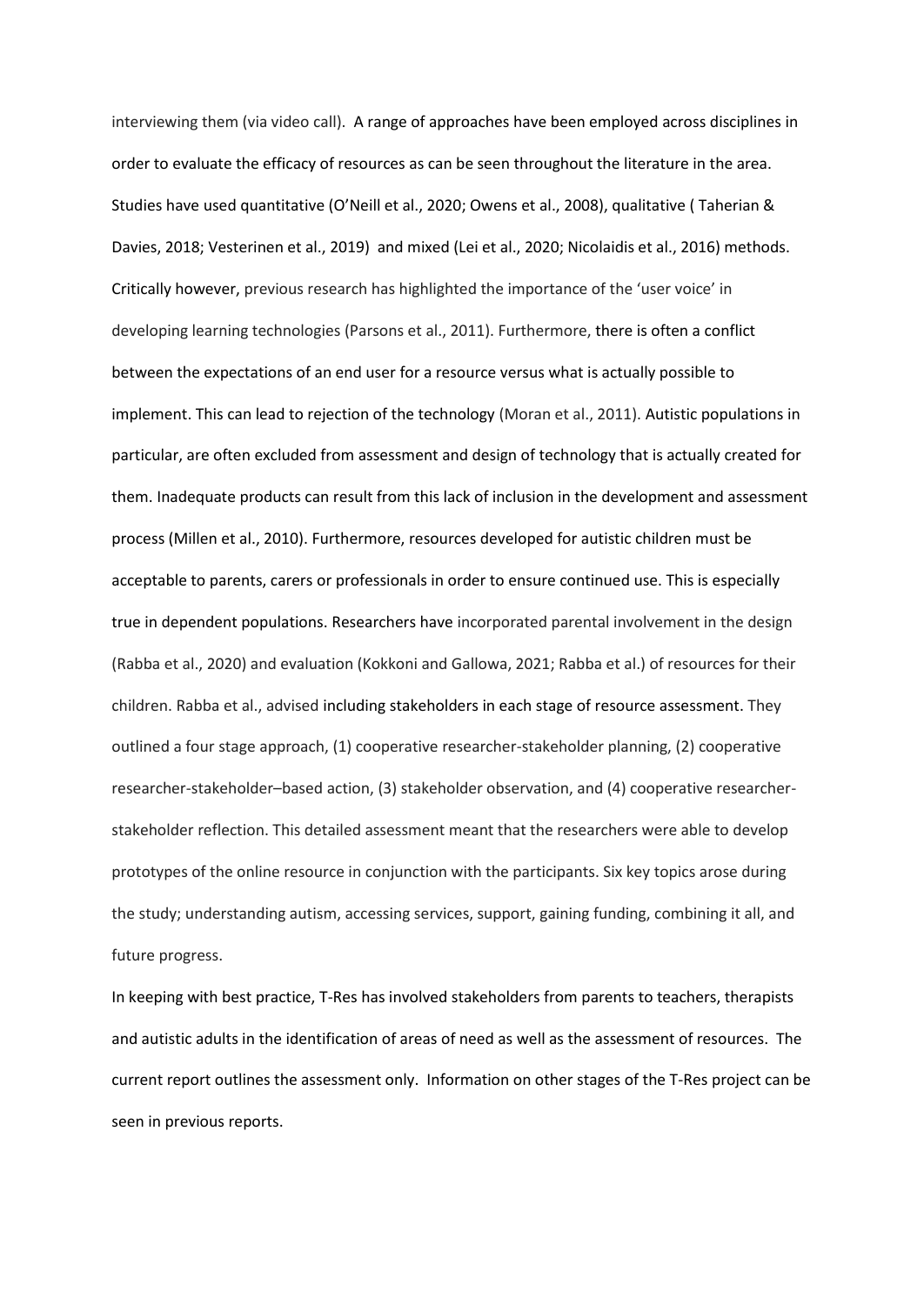#### **Method**

### **Design**

This research entailed a qualitative user study to assess the resource toolkit. Data were gathered through semi-structured interviews in November 2021.

## **Participants**

Participants for this study comprised 15 experts or experts by experience. Some participants were identified as having more than one role (eg. Parent of autistic child and teacher). Experts included seven teachers, one occupational therapist and seven participants who worked in another autismrelated role. Experts by experience consisted of one adult who identified as autistic, four parents and two siblings of autistic children. All identified as female. Recruitment was conducted through emails to participants in previous rounds of the study, emails to relevant organisations and social media advertisements. Convenience sampling, word of mouth and snowballing were also employed with participants engaged through the networks of the research team and earlier participants. All participants were aged over eighteen years.

#### **Procedure**

Restrictions due Covid-19 had first been implemented in Ireland in March 2020 and had changed on numerous occasions since. Participants were provided with brief pre-recorded tutorials which explained the toolkit and website more broadly and also explained selected resources from the toolkit in more detail. The questions in these interviews were on efficacy, usability, aesthetics and other areas related to user experience of the resources. Each participant was interviewed individually. Interviews were conducted through video call using Zoom software and recorded. These recordings were then transcribed by a third party and thematically analysed based on the methods as outlined by Braun and Clarke (20xx).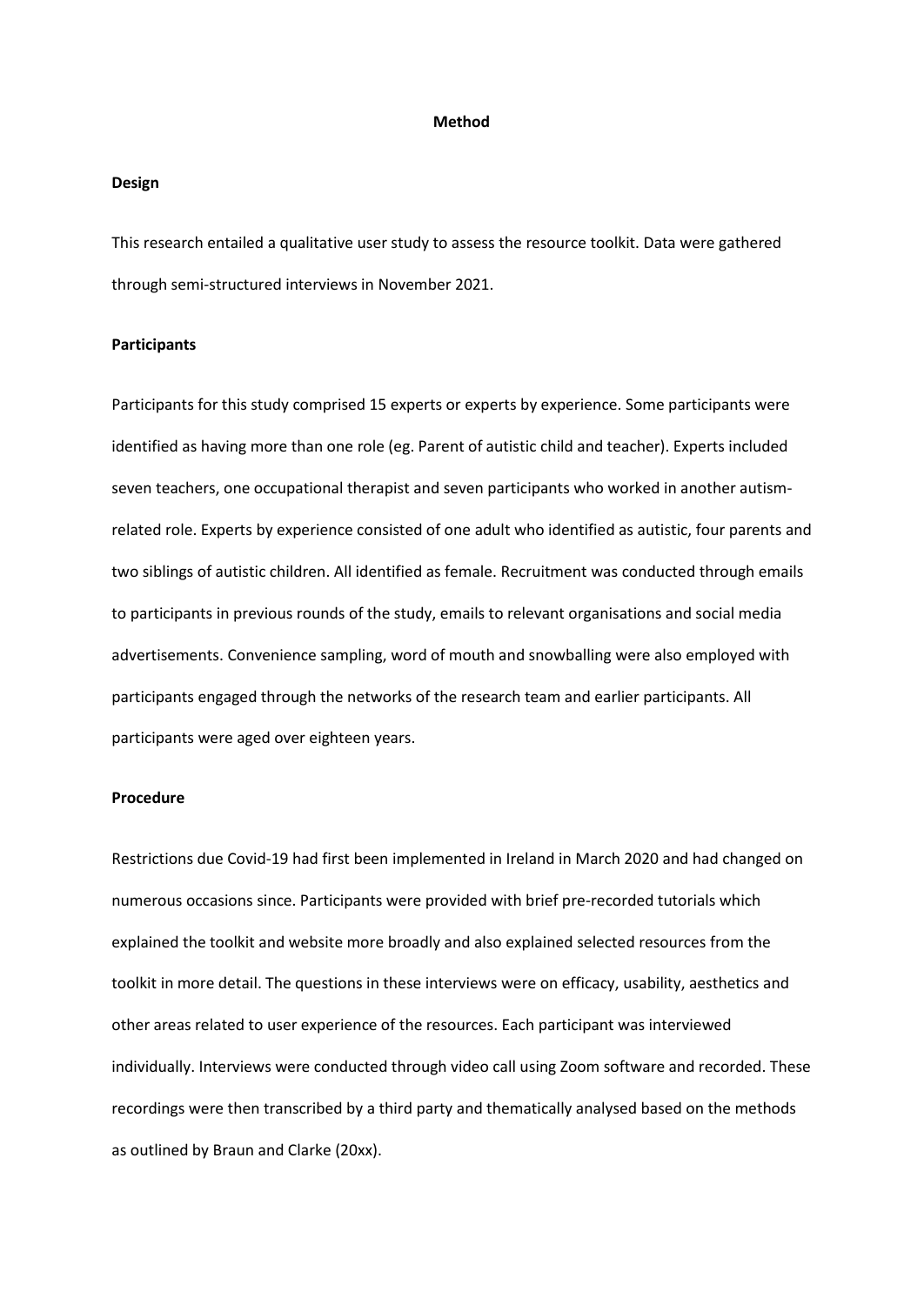### **Results**

Following analysis of the data set, five themes were extracted, with relevant subthemes: 1) Covid Specific Challenges, 2) Strengths, 3) Weaknesses, 4) Suitability. See table 1 below for a summary of each theme and its relevant subthemes. The following subsections will describe each theme and its sub themes in further detail.

**Table 1**

*Thematic Summary*

| Theme                        | Subthemes                                                                                                      |
|------------------------------|----------------------------------------------------------------------------------------------------------------|
| 1) Covid Specific Challenges | a) Difficulty of Covid<br>b) Anxiety and Covid<br>c) Public Health and Covid                                   |
| 2) Strengths                 | a) Website layout and design<br>b) Resource layout and design<br>c) Centre of information<br>d) Evidence based |
| 3) Weaknesses                | a) Website layout and design<br>b) Resource layout and design<br>c) Amendment to Resources                     |
| 4) Suitability               | a) Target group<br>b) Respectful of individuals with autism                                                    |

**1. Covid Specific Challenges**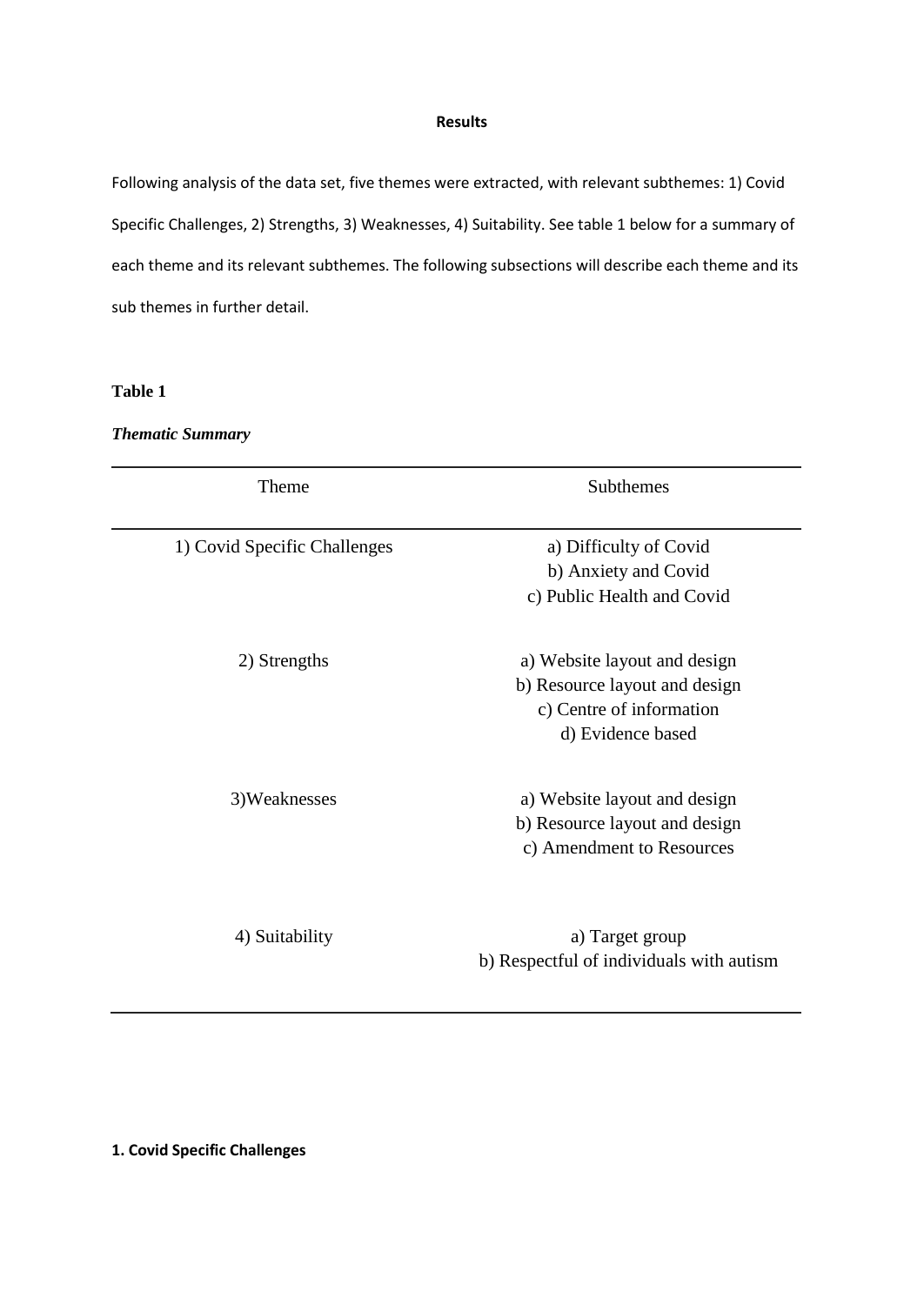The disruption caused by the Covid-19 pandemic has created major disruption and anxiety for autistic children and their families. As such, there is a demand for supports that can be used by parents, teachers and other professionals that are cognisant of the pandemic and the specific challenges that it has caused. Participants identified how they feel T-Res can fill a unique gap in the wake of the Covid-19 pandemic, whereby the resources have the potential to communicate information about the pandemic and public health advice in a way that is straightforward and user friendly for autistic children and their families:

## *1.1 Difficulty of Covid*

Participants spoke about the disruption that Covid and related social restrictions have brought to autistic children and their families. One participant spoke about how Covid has caused some of the autistic children they work with to regress:

*'Our young people have really, really suffered over COVID; they've really, really gone back lots of steps' (P5)*

The same participant also went on to discuss an increase in parents of autistic children looking for resources and supports, as the progress of their children is declining rapidly due to the pandemic. She highlighted how the pandemic has created this demand, but that websites like T-Res have the potential to meet the demand:

*'Some of our parents have really been reaching out for us to help. I mean this week alone I've got six new referrals already because parents are really finding it hard at home and a lot of the young people's mental health and their own progression rate has declined a lot. So, it's great to see more resources coming up, especially of this kind, because like I said, I don't think there's anything like it.'*

#### *1.2 Anxiety & Covid*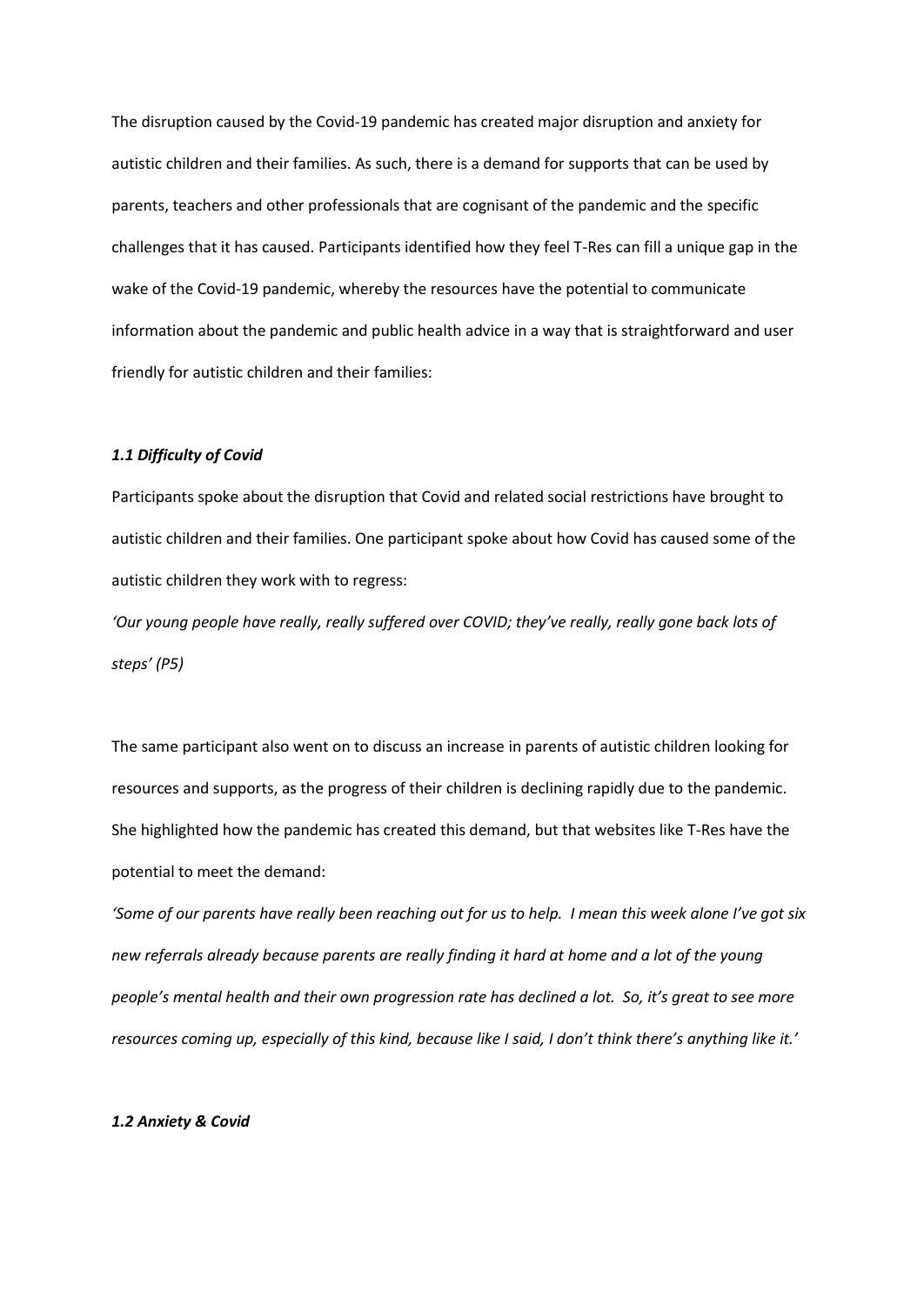Some participants noted that the language used around the pandemic and the increased need for hygiene has caused a rise of Covid related anxiety in some autistic children and their families. One participant noted how they try to steer clear of using Covid related visuals in their home as much as possible:

*'We don't go too far into lots of visuals around COVID if that makes sense' (P4)*

Another participant noted how autistic children can often have a diagnosis of an anxiety disorder. It's important not to provide such children with unnecessary information regarding the pandemic as it may needlessly increase their anxiety. Therefore, some of the resources regarding Covid-19 and hygiene may not be suitable for use with such children:

*'There's a cohort of autistic children who have really high anxiety around hygiene, you know, they may have a co-occurring OCD or something like that (Public Health toolkit). So, you might not be using something like that with that kind of group' (P10)*

## *1.3 Public Health & Covid*

Participants commented that the public health advice relating to Covid is constantly in a state of flux, which can be a source of stress and worry for both themselves and the autistic children they work with. One participant stated the usefulness of the Covid-19 related visuals on T-Res: *'There's so much noise out there on media and 'Do this, don't do that' and then they'll go 'Okay, do that.' And you're like 'What is going on?' So, to have a visual like this to go 'Right, this is what's required of me' is really, really helpful.' (P7)*

While some participants noted that T-Res communicated public health advice directly and clearly, others noted the importance of keeping the information on the website as up to date and in line with public health policy as possible: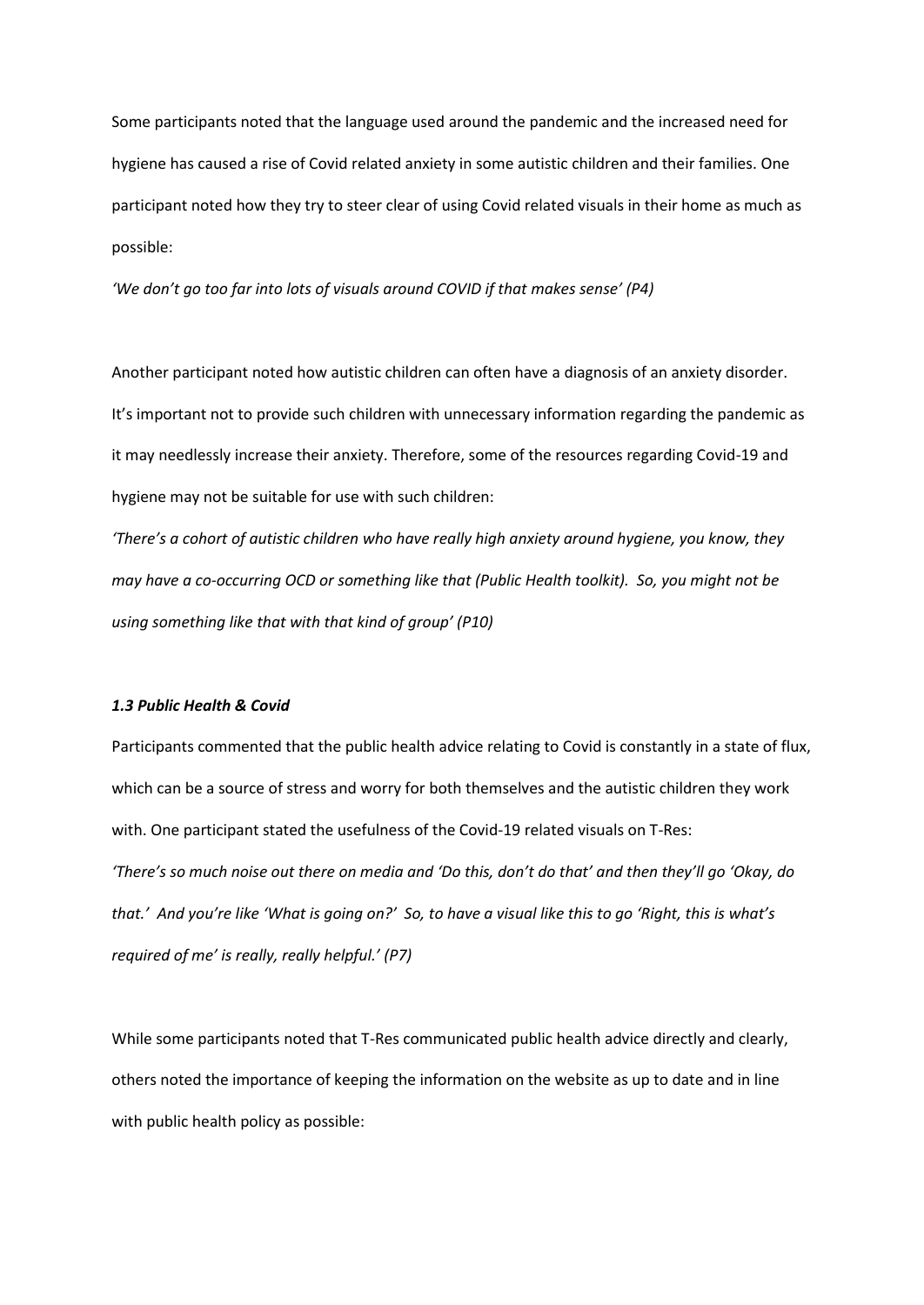*'So that young people can be asymptomatic so that I suppose maybe is it that you say something like you're required to have a test to rule out COVID-19 or I'm not exactly sure what language again' (P8)*

## **2. Strengths**

Participants identified aspects of the website and resources that stood out to them as being strengths of the project, or aspects that set T-Res apart from other similar existing websites/resources.

#### *2.1 Website layout and design*

One participant noted the website is easy to navigate, even for participants who wouldn't have much experience with researching resources or supports online:

*'I think it's not too difficult a website to navigate for parents who just wouldn't have a lot of confidence with stuff like that.'*

Some participants noted that the layout of the website was straightforward, and the website easy to use to find resources that are relevant. One participant noted the ease at which they could find relevant resources on the website:

*'When you go on it it's not overwhelming, it's easy to find what you're looking for' (P5)*

Participants spoke about how the website is suitable for use with individuals working with autistic children and, depending on their ability, some autistic teenagers may also find the website accessible, as highlighted by one participant:

*'Anybody working with an autistic child or adult or even an autistic teenager I suppose depending on their skill level' (P13)*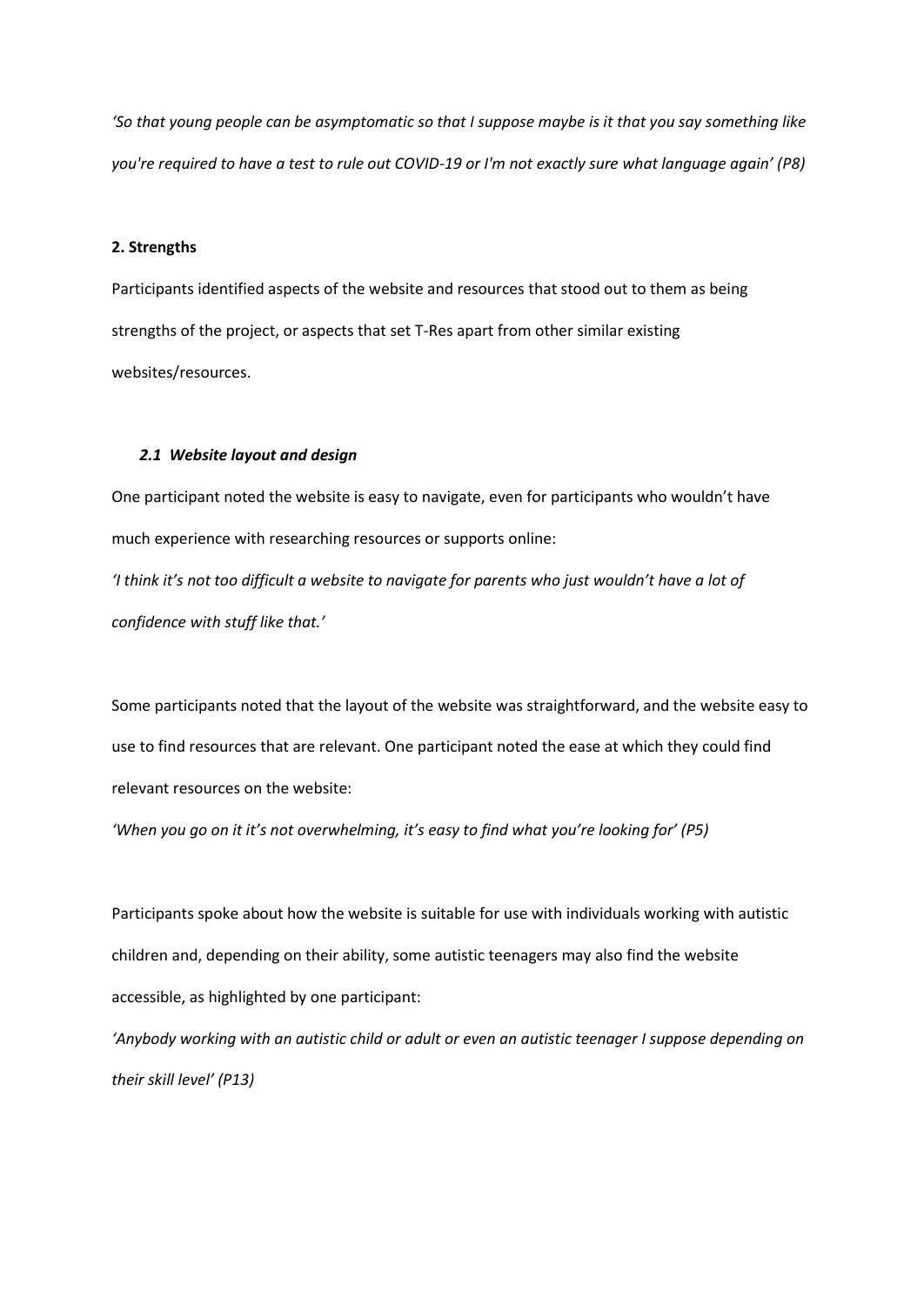#### *2.2 Resource layout and design*

Participants spoke about the language used in the resources. Most participants noted that the language used in the resources was easy to understand and direct:

*'Yeah, I thought it was easy to understand. Again, the use of language was nice and straight to the point, simple,'*

Some participants spoke about the tone of the resources, specifically the resources related to Covid-19. One participant spoke about how it is useful that the resources frame information related to Covid-19 in terms of keeping people safe rather than framing the information in a way that will panic autistic people:

*'Sometimes with supports for autistic people during COVID, sometimes they can be a little bit negative or it feels pessimistic after you get off it, or a bit doom and gloom. There's nothing really in the resources that felt like that. It was just about keeping people safe.'*

Participants spoke about the visuals used in the resources. Most participants agreed that the visuals used were aesthetically pleasing and attractive, and would be suitable for use with autistic children who may have specific sensory needs (rephrase):

*'I think the language is good and plain and universal. You know, any of the imagery used is very neutral and doesn't detract from the information or anything.' (P12)*

One participant, who has had experience teaching autistic children, spoke about how the resources were much easier to understand than the PDFs

*'I feel flash cards and posters and stuff like that it's easy peesy to understand as compared to reading a PDF file'(p11)*

#### *2.3 Centre of information*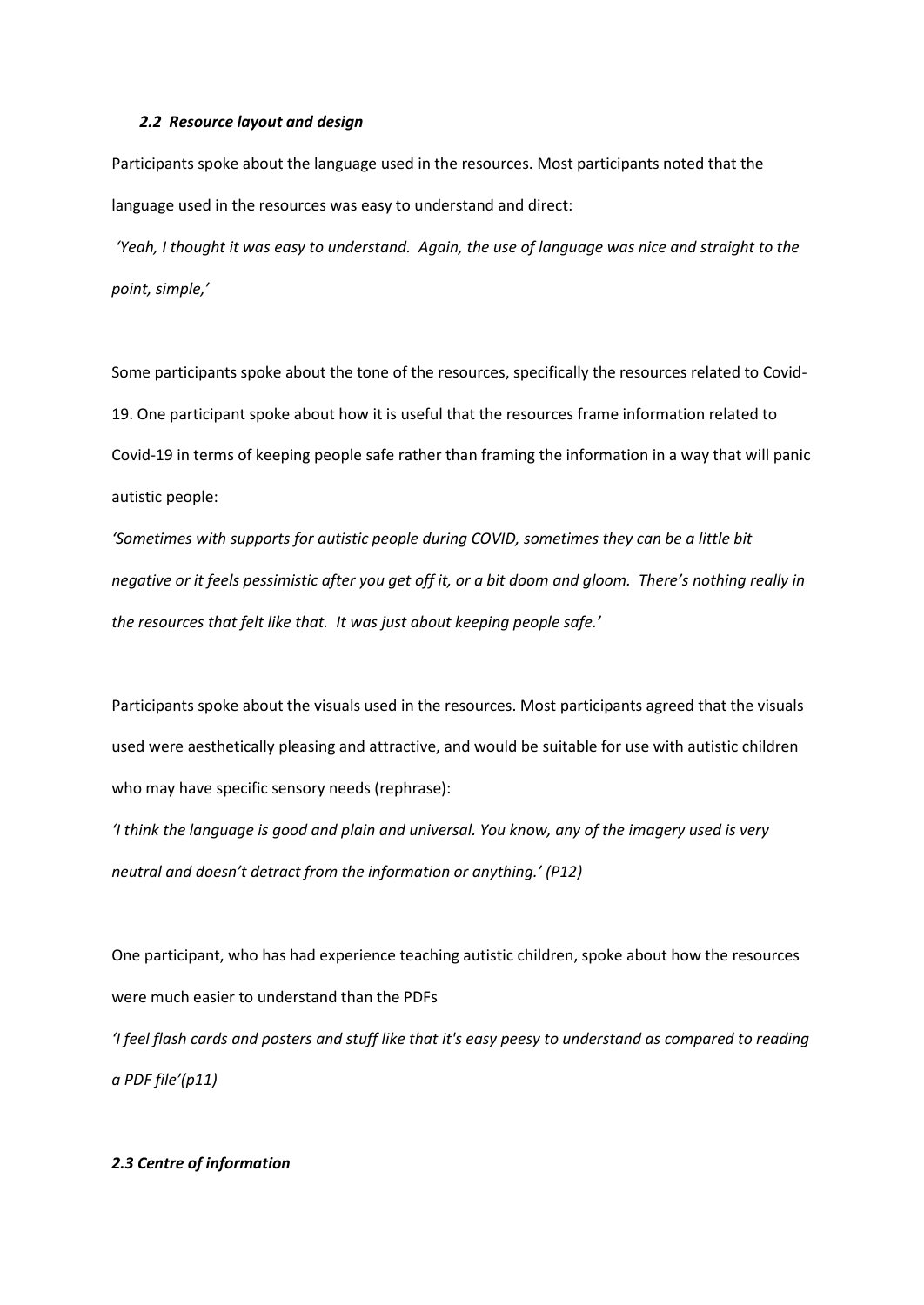Several participants noted a particular strength of the website is that it provides a centre of information relevant to individuals with autism as well as parents, teachers and therapists who work with individuals with autism. The fact that the website contains resources that are specific to T-Res, as well as links to other relevant sites, organisations, and supports such as the HSE website, Middletown Centre for Autism and AsIAm.

One participant noted that while some of the information and resources available on the T-Res website may be found on other websites, the advantage of the T-Res website over the other sites is that all information is available in one spot together, creating a sort of hub of information and resources for parents and professionals"

*'I think some of them (other websites) are certainly similar to ones I've seen, but the value in what you have done is everything is in one place now.'*

Another participant said that especially as a result of the Covid-19, it is useful to have a website that combines information about Covid with relevant supports and resources for working with autism: *'I think in relation to COVID it's good to have nearly like a one stop space to go to'*

Another participant who works as a therapist in the HSE noted that a particular strength of the T-Res website is the fact that it is an Irish website, bringing together relevant resources and supports for Irish autistic children and professionals in the area:

*'What you do have is this unique opportunity where it is an Irish website linked to AsIAm and is sort of tailored to the Irish experience' (P15)*

## *2.4 Evidence based*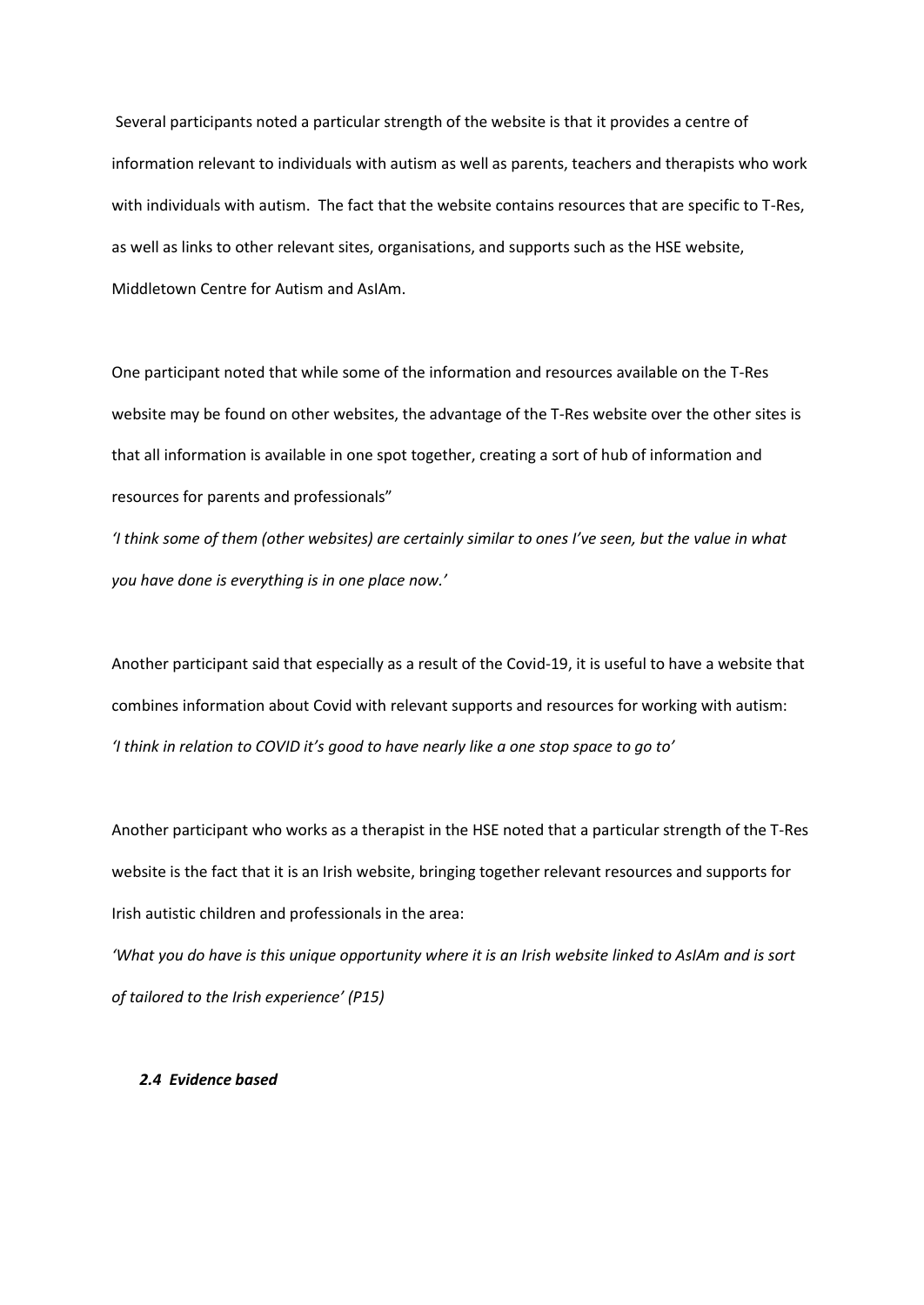Some participants acknowledged the importance of resources being evidence based and of being informed by best practice when working with individuals with autism. A speech and language therapist noted a strength of the resources is the fact that they're evidence based: *'It aligns with the current research that we have around visuals and how important they can be for people to plan or to manage certain situations. So, from that point of view it is certainly evidenced based.' (p12)*

A teacher in an ASD class also noted the fact that many of the resources on the website are evidence based and follow the format of techniques that have found to be effective with children with autism: *'They are all best practice. You know, using the visual schedules, the anxiety text.' (P13)*

## **3. Weaknesses**

Participants also identified aspects of the website and resources that they did not like, and felt could be improved upon.

#### *3.1 Website Layout and Design*

Some participants noted that the website, while straightforward and easy to use, lacked aesthetic appeal, looked outdated in parts, and could benefit from being updated: *'I just felt the layout was just more old school and that it could be maybe designed in tiles or* 

*something like that, that sort of format.'( P8)*

One participant commented that the home screen in particular was unattractive to look at, which presents a problem as it is the first page that people see when visiting the website. She recommended rearranging the page so that the pictures were more interspersed with the written section, as the large chunk of words were off putting: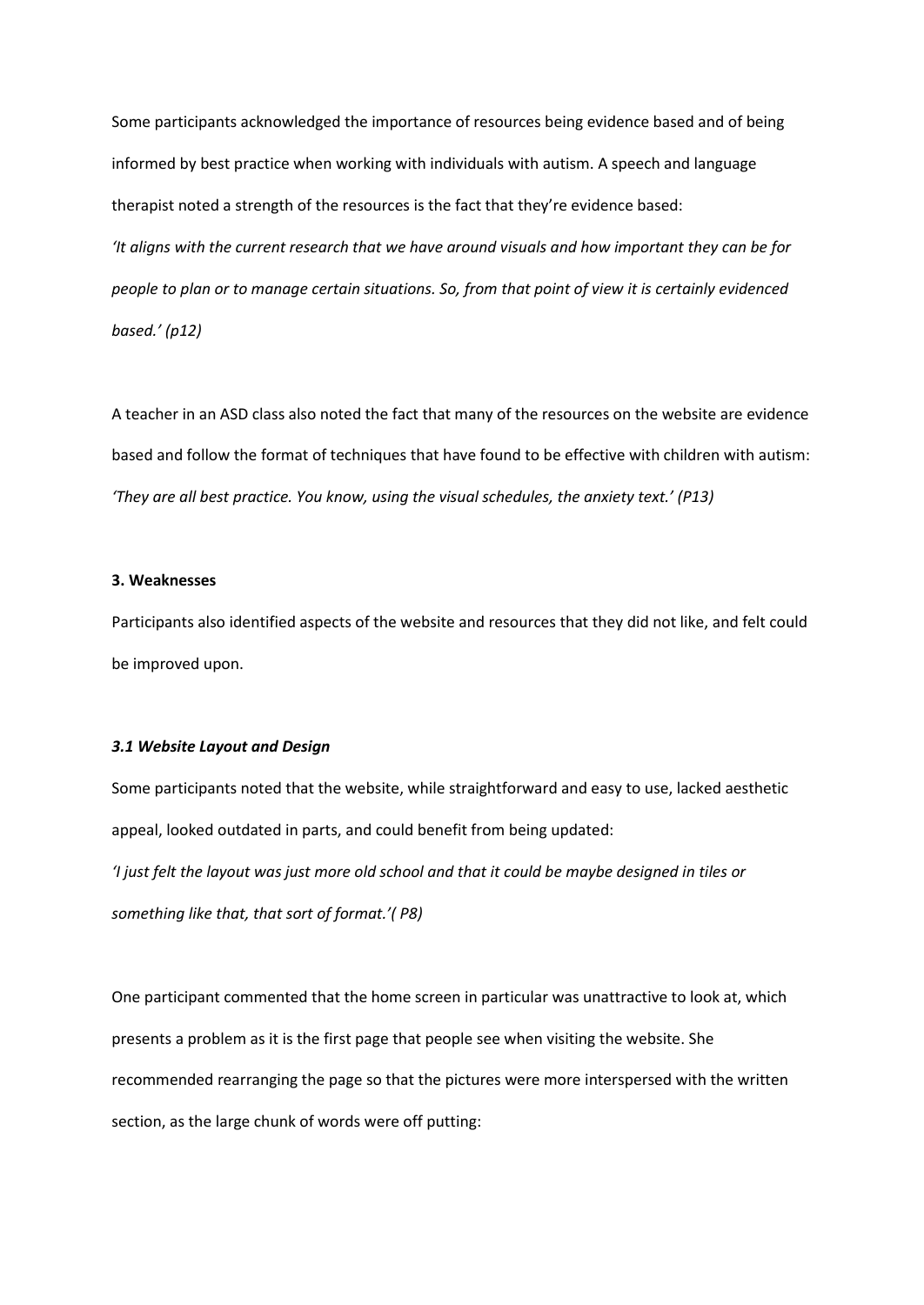*'I think the home is a bit off-putting… Just the first bit of it, where it's just all words, and you have to scroll down then to see the pictures.'(P10)*

## *3.2 Resource Layout and Design*

While most participants noted that aspects of the resources were attractive and useful, some also noted aspects of the layout and design of the resources that may need to be improved upon. One participant noted the name of the project was confusing and unappealing, and that it does not necessarily communicate who the website and resources are for or about: *'The only thing is the name of it. T-RES. So, I don't know will it… not get as many hits but I don't know, I don't know. That's just a personal kind of thing, that's all. So, I'd see T-RES and go 'Oh, what's that?' And I might skip on by it. But then I can see the writing underneath, Autism Transition Resources. Which is for an autistic person, it's probably… I would probably just need to go to see Autism Transition Resources first rather than the T-RES, does that make sense' (P7)*

One participants commented that some of the language in the resources and supplementary material that's describing autistic children and adults may be outdated and need to be updated: *'The language is a bit… so, it does say children with autism an awful lot, rather than autistic – and I think… and you know, use of autism spectrum disorder'*

Most participants noted that the resources were visually attractive and laid out well. However, some participants identified issues with the colour and layout of some of the resource, for example a teacher made the following statement about the colours and images used in the resources: *'I think maybe little cliparty things on it to make it more colourful possibly maybe not on a white background, have a kind of a pale yellow or a pale blue because sometimes people find the white background a bit glary.' (P14)*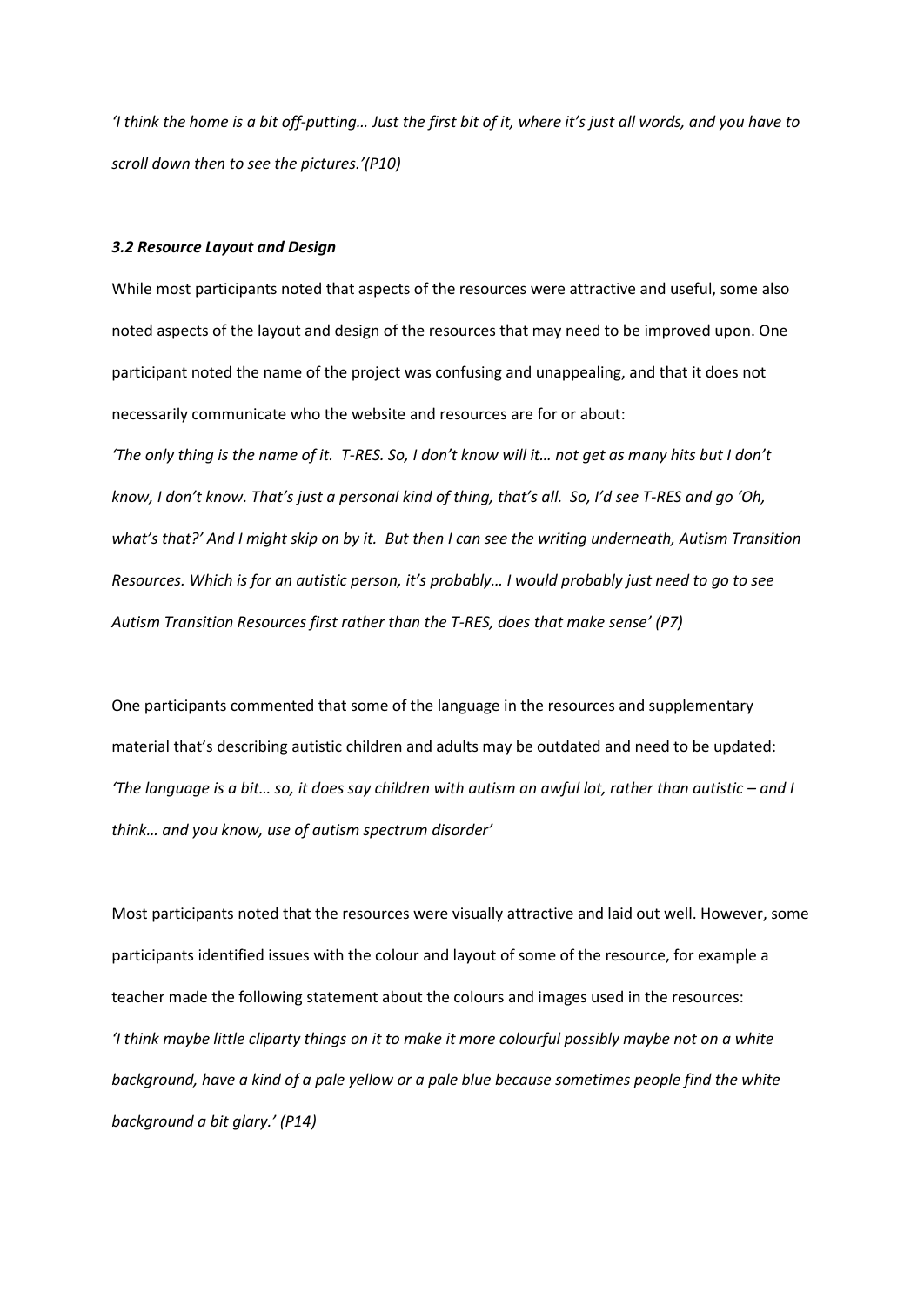One participant noted the importance of adapting each resource to the wants and needs of each individual child, rather than trying to force the routine of every child into a previously determined schedule, which has had no input from the child themselves. Therefore, the issue of the resources being editable arose:

*'first of all, to get the child's input in terms of what the visual schedule might be like for them for the day, to get them to feed into how the structure would look if they were going to create a routine,' (P10)*

#### *3.3 Amendment to Resources*

Some participants commented on some gaps they had observed in the resources, and suggested some potential resources that could help make the project more comprehensive. One participant mentioned that it may be worthwhile adding a resource on mindfulness to manage and teach coping mechanisms for stress and anxiety:

*'I think if I may add, I think there could be a competent of mindfulness as well added' (P11)*

Another participant who works as an autism therapist in the HSE, described scale commonly used to measure emotional feeling in autistic children that may be useful to include in the resources: *'I suppose a big thing that I felt was missing was just that piece around - and again managing emotions. So, something like an emotional feeling scale like the incredible 5-point scale, I don't know if you've seen that before.' (P8)*

## **4. Suitability**

Participants identified who they felt would benefit the most from the website and resources, as well as the profile of the children who would benefit the most from interacting with these resources in a school or home environment.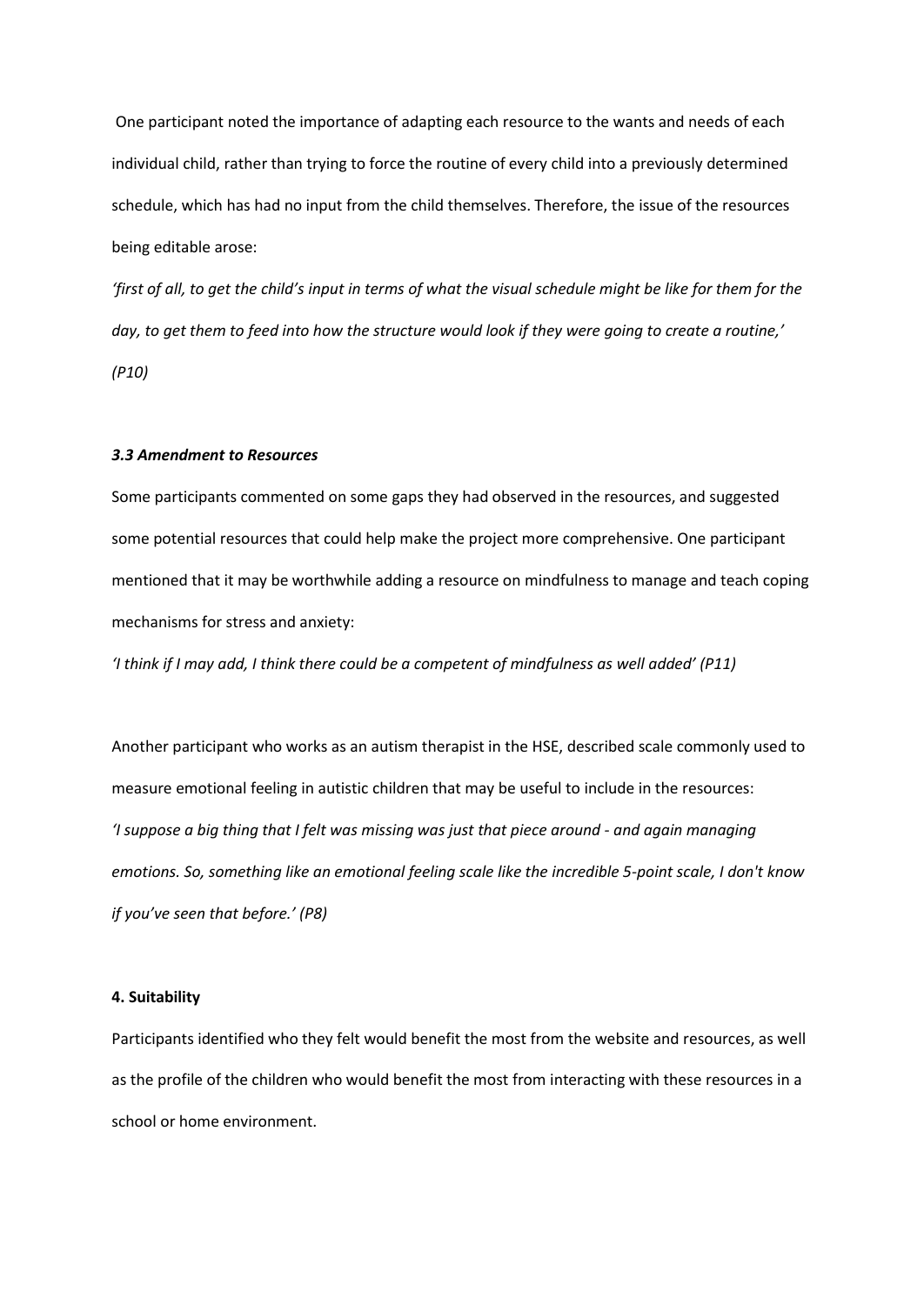#### *4.1 Target Group*

One participant who works as an Advanced Autism Practitioner noted that the resources would be of particular use with most individuals who work with autistic children, including parents, teachers, SNAs and other professionals in the area:

*'Really useful and really needed. And as I said, I do think it's going to be amazing for school aged kids and their parents and teachers and SNAs and principals and professionals that work with children' (P3)*

There was a lot of variability in terms of participants' opinion of the age of children that would most benefit from these resources, for example, one participant noted that some resources were more suitable for younger children, whereas some were suitable for older children/teenagers.

*'The schedule Monday to Friday I would certainly say is an older child, possibly secondary school… The first, then, next, is for younger children, we use those a lot in even right up to second class, possibly third depending on the child.'(P14)*

The same participant also noted that some elements of the resources would be suitable for all age groups, indicating that the resources can be adapted to suit the age range/ability level of the group that the resource is being used with:

*'Certainly, I think for primary school up to sixth class, from infants up to sixth. There's elements of it, you know that you could use right across the whole primary school'*

#### *4.2 Respectful of individuals with autism*

Some participants highlighted how it is important for a project like T-Res to maintain respect for the autonomy of autistic people and children, as some resources can be too prescriptive (?) in nature,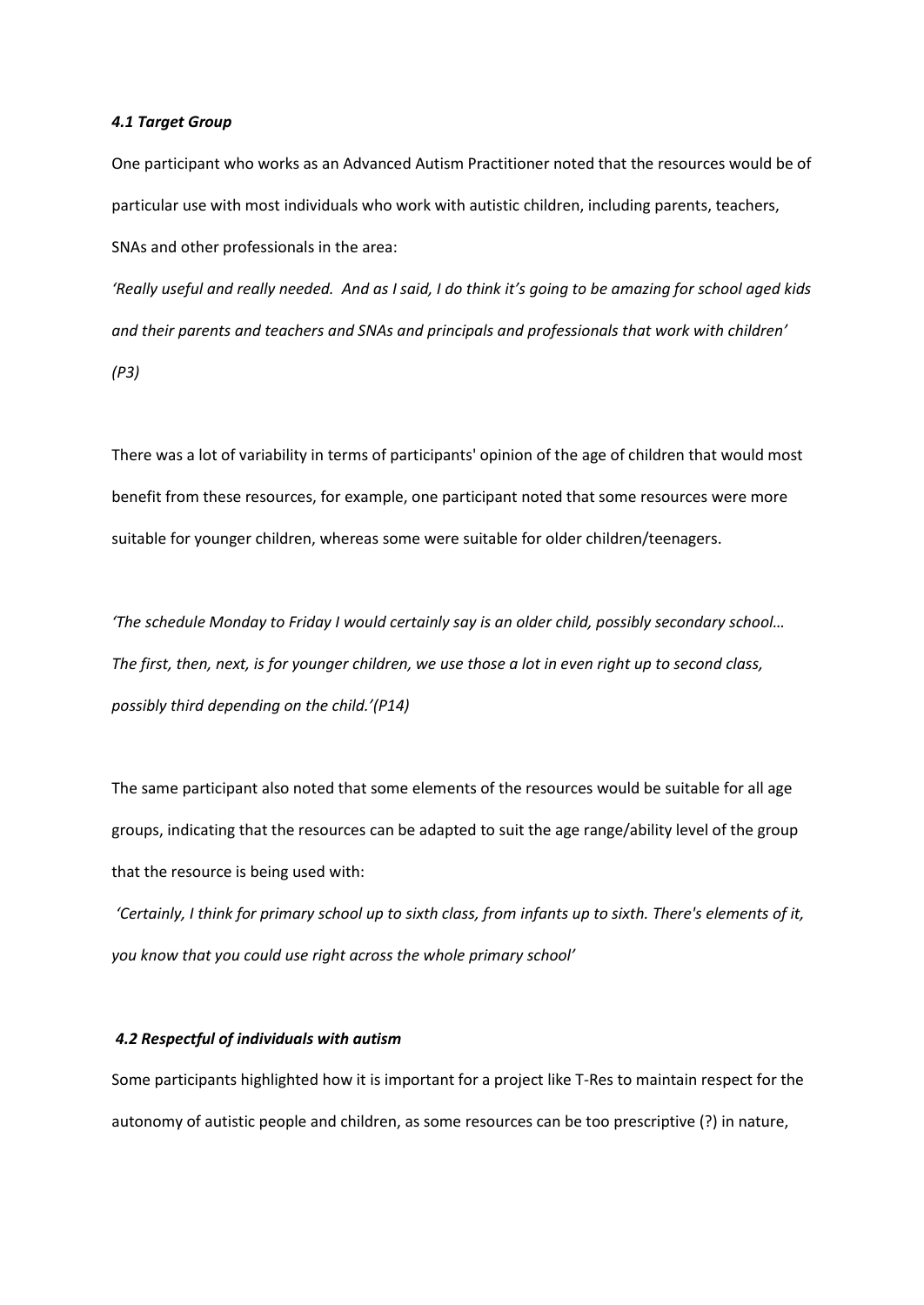and disregard the wants and needs of each individual child. It is important to give children as much control and autonomy in a given situation as possible:

*'Because often times, I think what happens is, people come in with their own idea of what the schedule should be, and that wouldn't always work out. Because a child has their own ideas, and they need to have their own autonomy really, I think - while trying to keep a balance. I think there was a line – it was actually when I was looking at the other resources around anxiety, I just thought of that too, just to someone build in the idea of balance into your resources, for families. Or for anyone who's looking at them. That what you're looking for is to try and promote balance in the person's life, by giving them as much control and autonomy themselves, over their day.' (P10)*

Another participant commented on the recent shift in approaches and resources for autistic people to be more respectful of their autonomy. This participant spoke about how in her opinion, T-Res adopts this standpoint, and for this reason she would be happy to recommend T-Res to parents of autistic children:

*I suppose the way autistic people are referred to and talked about in these resources is respectful. There is a big push now for neurodiversity pharma approaches and resources to be respectful in that way. I definitely think that ticks those boxes as well. (P12)*

## **Summary and Conclusions**

The T-Res project followed a collaborative approach to resource development. As such assessment of the resources was an important component of the project. The assessment provides useful insight into strengths of the resources as well as areas for improvement. Accessibility of the website and suitability of the resources was a strength noted by participants as well as the use of best practice in the development of resources using formats and methods known to be effective. Gaps in provision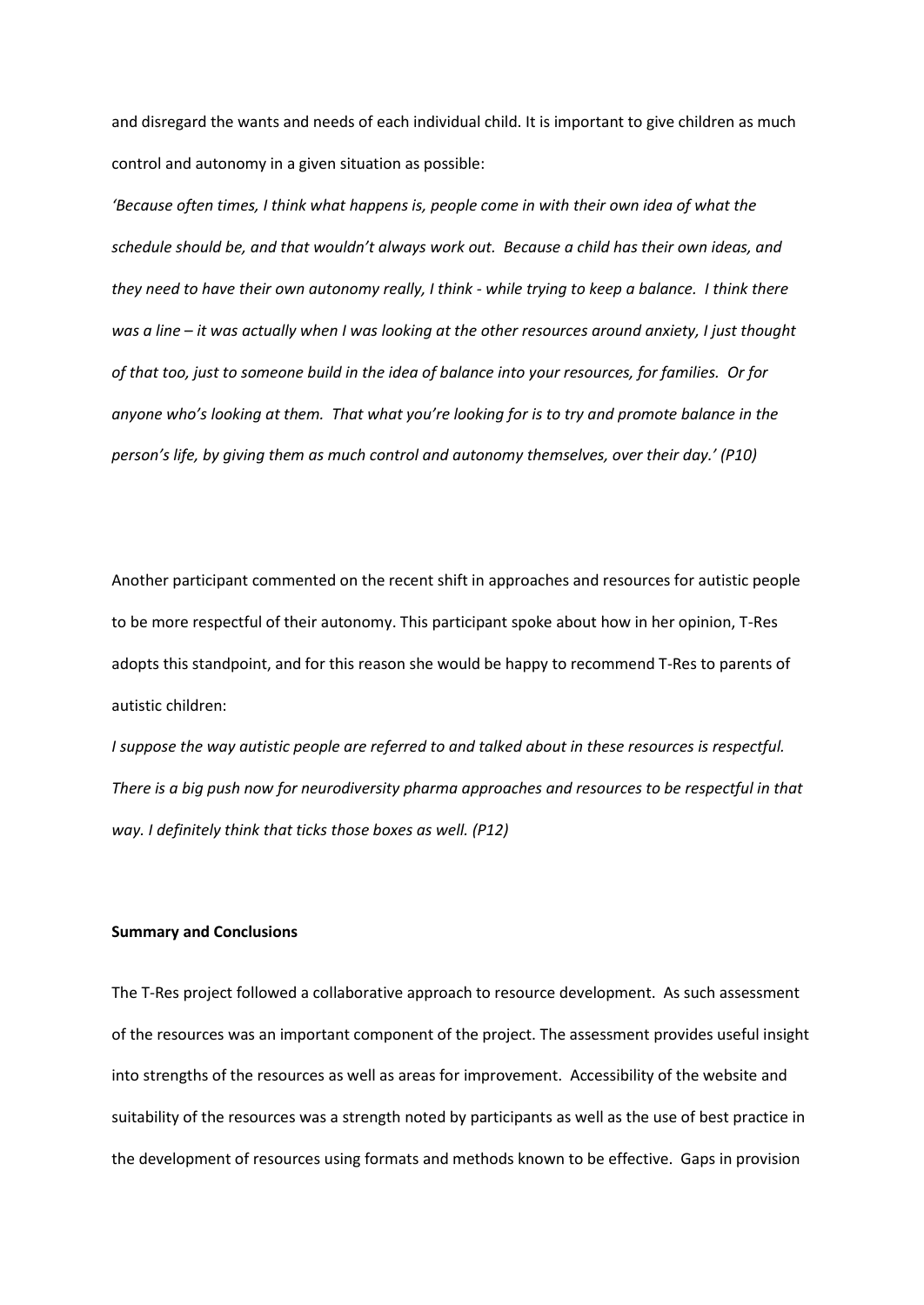of some anxiety related resources, a need to maintain up to date information regarding public health advice were noted as areas for improvement. Continued care needs to be given to the language used throughout the resources and also the "branding" of the website.

A particular strength of T-Res noted throughout the assessment is the fact that it's an Irish website servicing Irish autistic people and professionals in the area. It was noted that while some of the resources may not be particularly novel, and may share some features with other similar websites, the strength of T-Res is that it is creating a hub of information across organisations, in an Irish context. Distribution of the resources was also identified as an issue by some participants, as most of them had never encountered T-Res before, and some had difficulty finding the website through a Google search.

While the findings are useful in confirming utility of the resources and identifying further areas for development it should be noted that there are a number of limitations particularly regarding participant recruitment. There was low recruitment of therapists working in autism in this study with only one occupational therapist recruited, and no psychologist. Recruitment of autistic adults for this assessment of resources was also low despite the attempts of the authors. Only one participant identified as autistic. However, they were still awaiting formal diagnosis at the time of the study. It had been hoped that the inclusion of autistic participants in the evaluation would have reduced the likelihood of developing inappropriate resources (Millen et al., 2010). In keeping with previous research in the area (Parsons et al., 2011), user voice has been central to this evaluation as the resources are designed primarily to be used by parents or professionals with autistic children. Furthermore, parental or caregiver input should help to encourage uptake of the resources (Kokkoni and Galloway, 2021; and Rabba et al., 2020)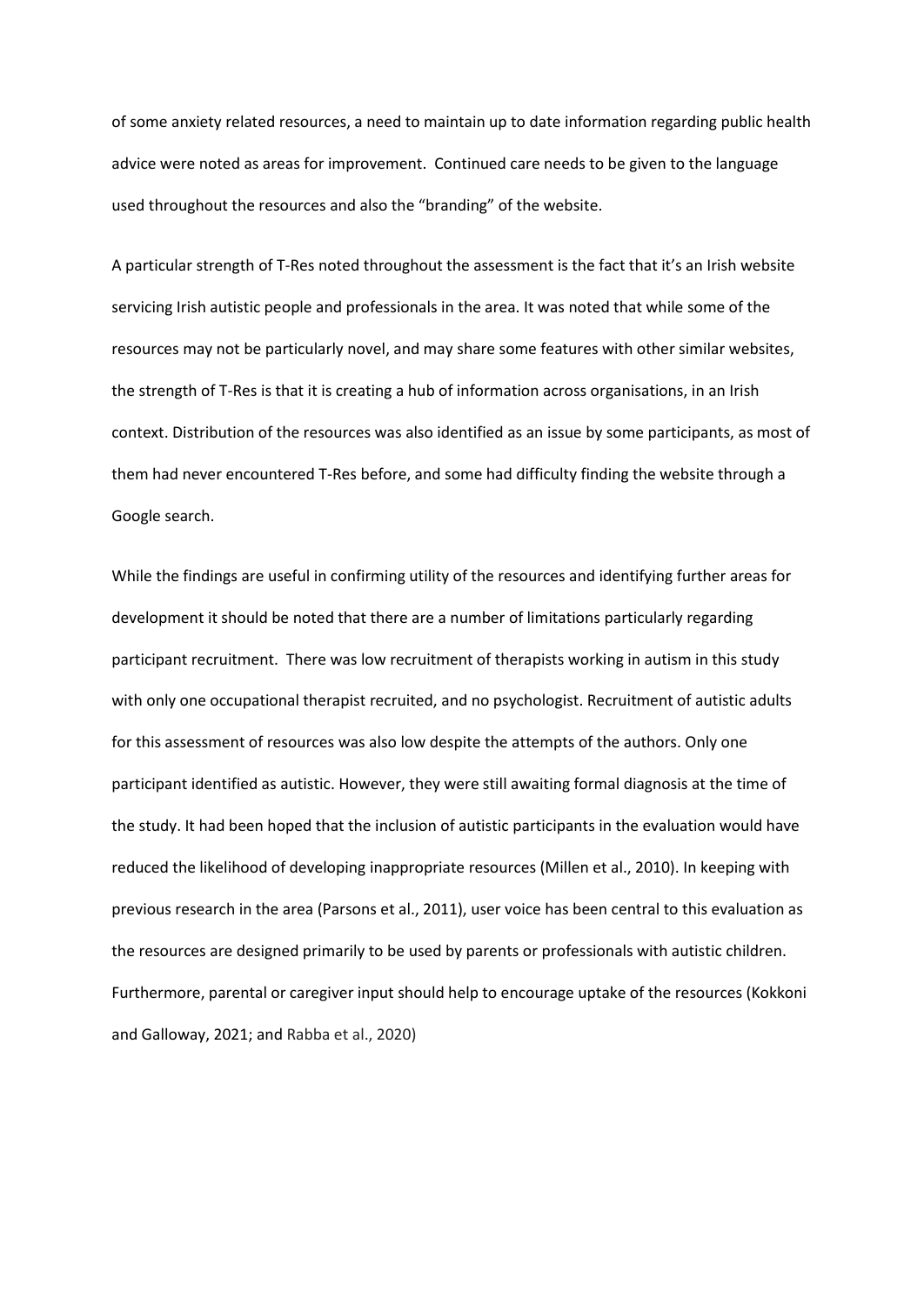#### **References**

Cano, S., Collazos, C. A., Aristizábal, L. F., Gonzalez, C. S., & Moreira, F. (2018). Towards a methodology for user experience assessment of serious games with children with cochlear implants. *Telematics and Informatics*, *35*(4), 993-1004

Kokkoni, E., & Galloway, J. C. (2021). User-centred assistive technology assessment of a portable open-area body weight support system for in-home use. *Disability and Rehabilitation: Assistive Technology*, *16*(5), 505-512.

Lambe, S., Russell, A., Butler, C., Fletcher, S., Ashwin, C., & Brosnan, M. (2019). Autism and the transition to university from the student perspective. *Autism*, *23*(6), 1531-1541.

Lei, J., Calley, S., Brosnan, M., Ashwin, C., & Russell, A. (2020). Evaluation of a transition to university programme for students with autism spectrum disorder. *Journal of Autism and Developmental Disorders*, *50*(7), 2397-2411.

Millen, L., Edlin-White, R., & Cobb, S. (2010). The development of educational collaborative virtual environments for children with autism. In *Proceedings of the 5th Cambridge Workshop on Universal Access and Assistive Technology, Cambridge*, 1, 7).

Moran, S., Chidzambwa, L., Nakata, K., & Liu, K. (2011, May). Assessment of Assistive Technologies based on the PSA-BI Model. In *Proceedings of the 4th International Conference on PErvasive Technologies Related to Assistive Environments* (pp. 1-8).

Nicolaidis, C., Raymaker, D., McDonald, K., Kapp, S., Weiner, M., Ashkenazy, E., ... & Baggs, A. (2016). The development and evaluation of an online healthcare toolkit for autistic adults and their primary care providers. *Journal of general internal medicine*, *31*(10), 1180-1189.